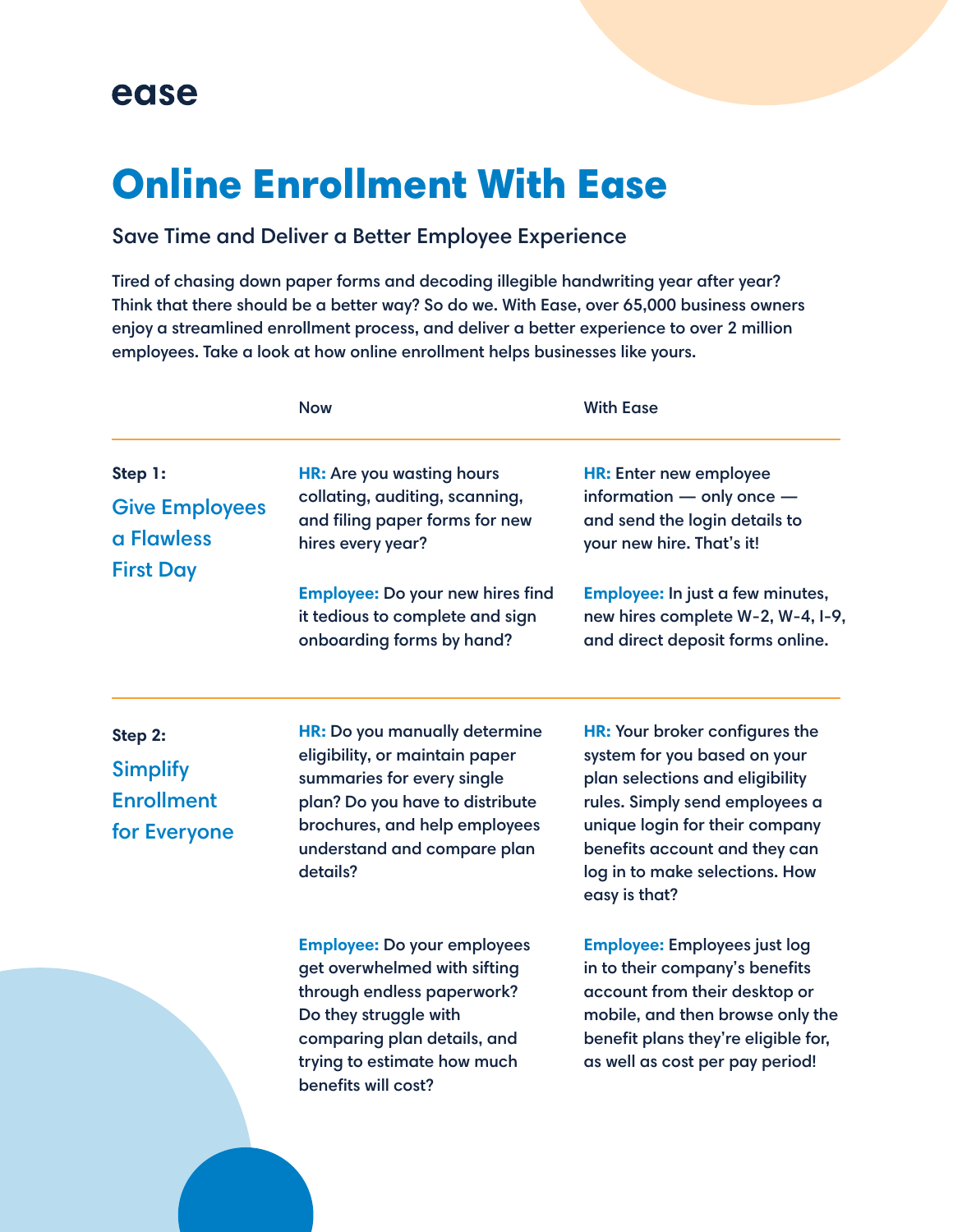| Step 3:<br><b>Benefit Elections</b><br><b>Have Never</b><br><b>Been Easier</b> | HR: During enrollment, do<br>you find yourself spending<br>hours chasing down and<br>auditing paper forms or<br>attempting to decode illegible<br>handwriting? Are you once<br>again feeling frustrated and<br>overwhelmed with the whole<br>enrollment process? | HR: In just a few clicks, you<br>can electronically submit<br>benefit elections to your health<br>insurance broker. Feel happy and<br>relieved that enrollment was so<br>easy this year!                                                                                                                   |
|--------------------------------------------------------------------------------|------------------------------------------------------------------------------------------------------------------------------------------------------------------------------------------------------------------------------------------------------------------|------------------------------------------------------------------------------------------------------------------------------------------------------------------------------------------------------------------------------------------------------------------------------------------------------------|
|                                                                                | <b>Employee: While sifting through</b><br>stacks of paperwork, do<br>employees dread enrollment as<br>much as you do? Do they feel<br>unsure if they've made good<br>decisions, or what their total<br>payroll deductions will be?                               | <b>Employee: Employees can</b><br>make better benefits decisions<br>by easily comparing options,<br>plan deductibles, SBCs, and<br>actual costs per pay period-in<br>less time than it takes to drink a<br>cup of coffee! With this stress-<br>free experience, they feel great<br>about company benefits. |

Now With Ease

**Step 4:** Give Employees Easy Access Year-Round

**Employee:** Do employees sometimes lose ID cards or have billing problems when they forget to bring ID cards to medical appointments?

**Employee:** Employees can easily access benefits information year-round via desktop or mobile, and upload them and their dependent's ID cards to the Ease mobile app for on-the-go access.